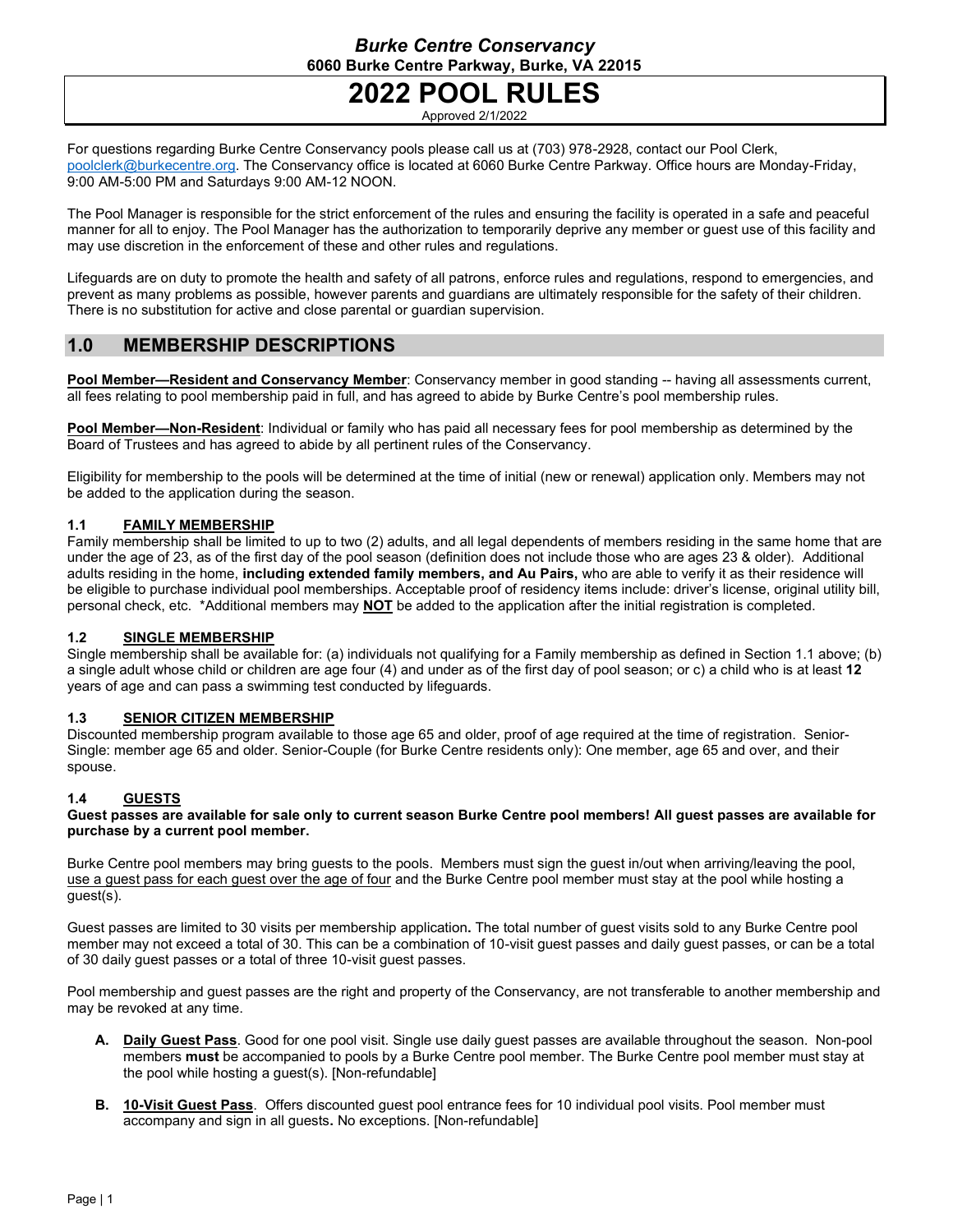# **2.0 ADMITTANCE**

#### **2.1 POOL MEMBERS**

- A. All pool members **5 years and older** must present pool pass at the time of admittance to any Burke Centre pool.
- B. Professional instruction may be made available by the lifeguards of Atlantic Pool Services, Inc.
- C. Children ages **11** and under who have **not** passed a swim test conducted by the lifeguards must be accompanied by an adult pool member age 18 or older.
- D. Children ages **12** and older may enter the pool unaccompanied **after passing a swim test conducted and noted by lifeguards**. Children **under the age of 12** who pass the lifeguard's swim test must be accompanied by a Burke Centre pool member age **16** or older. Members ages **16** or older may enter the pool unaccompanied and are not required to take a swim test.

| <b>AGE</b>            | IWITH SWIM TEST | <b>WITHOUT</b><br><b>SWIM TEST</b> | <b>REQUIREMENT</b>                                   |
|-----------------------|-----------------|------------------------------------|------------------------------------------------------|
| <b>11 &amp; Under</b> |                 | х                                  | Accompanied by parent or Adult pool member 18+       |
| <b>11 &amp; Under</b> |                 |                                    | Accompanied by pool member 16+                       |
| <b>12 &amp; Older</b> |                 |                                    | May enter pool unaccompanied                         |
| <b>16 &amp; Older</b> |                 | х                                  | May enter pool unaccompanied and no test is required |

- E. Anyone who fails to obey a guard's direction, misbehaves, or endangers the safety of others may be suspended from the pool (see Section 4.0-C).
- F. The manager, will at his/her discretion, restrict or suspend entry as required to maintain maximum occupancy levels.

| <b>CAPACITY LEVELS</b> | <b>MAXIMUM FACILITY LOAD</b> | <b>MAIN POOL</b> | <b>WADING POOL</b> |
|------------------------|------------------------------|------------------|--------------------|
| <b>Commons Pool</b>    | 338                          | 317              |                    |
| <b>Landings Pool</b>   | 230                          | 193              |                    |
| <b>Oaks Pool</b>       | 231                          | 194              |                    |
| <b>Ponds Pool</b>      | 187                          | 173              |                    |
| <b>Woods Pool</b>      | 230                          | 193              |                    |

**NOTE: County Health regulations dictate that the pool must be closed, super-chlorinated and cleaned when contaminated with human waste. It is the responsibility of members to attend to their children accordingly to avoid closure of the pool.** *Fairfax County requires pools to be closed for a minimum of two (2) up to 16 hours when contaminated!*

### **2.2 GUESTS**

- A. All guests must abide by the same rules and regulations as members.
- B. Members must purchase and present a guest pass and the guest must be signed in at the pool including name, address and phone number (in case of emergency) when arriving at the pool. A member's guest may re-enter the pools on the same day without using an additional pass, provided they are accompanied by the member and the member completed the daily "Guest Sign-in / sign-out" procedure when they first arrived at the pool that day. If the "Guest Sign-in / sign-out" was not completed and cannot be verified for that day, then use of a new guest pass will be required.
- C. Members may not bring more than three (3) guests to the pools at one time, without prior notification to the pool manager. Admittance of guests is also dependent on pool capacity and at the pool manager's discretion. Members must remain at pool while hosting a guest(s) and will be held responsible for guests.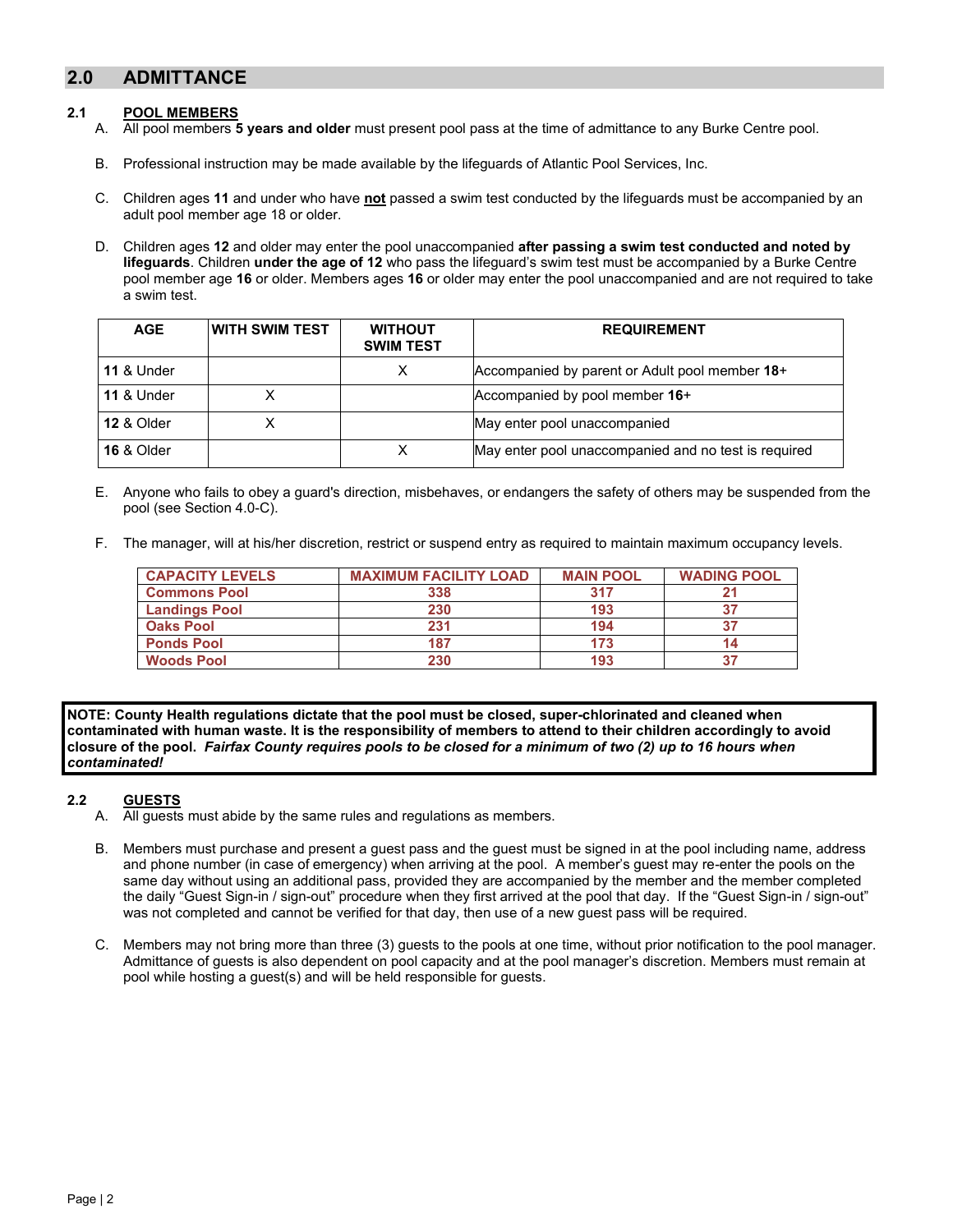# **3.0 POOL RULES**

#### **3.1 GENERAL**

- A. All persons shall obey the instructions, and respect the authority, of the lifeguards. Failure to do so may result in immediate suspension.
- B. No persons shall use the pool unless it is officially open, and lifeguards are on duty. Unauthorized use of the pool before or after hours will constitute as trespassing and all violators may be subject to prosecution. Please note that the posted pool closing time includes all areas of the pool facilities including eating areas, showers, bathrooms, etc.
- C. Persons must stay clear of the guard stations and not loiter at the check-in desk.
- D. All members and their guests are required to wear appropriately fitting attire, specifically manufactured for swimming. Clothing should be suitable for a family environment (i.e., thongs are prohibited). Street or work shoes are not permitted on the pool deck.
- E. Electronic devices that are brought to a Burke Centre pool for the personal use of a pool member must be operated at such a level so that the sound does not leave the immediate area where it is placed. Additionally, pool members are encouraged to use headsets/earphones.
- F. No pets are permitted in the pool facility **with the exception of service animals, i.e., Seeing Eye dogs. Per Health Department regulations, no animals will be allowed in the water.**
- G. As a reasonable accommodation to non-proficient swimmers, the following floatation devices are approved for lap swim use at the discretion of the pool manager:



- H. Wheeled vehicles (e.g., bicycles, skateboards, hover boards, roller skates /rollerblades, Heelies (shoes with wheels), etc.) and playpens are not permitted in the pool area. Exceptions include wheelchairs and strollers. Bicycles are to be placed in the racks provided and kept off the access ways to the pools.
- I. The Conservancy is not responsible for items left at pools. Items found and turned into the Conservancy office will be held for no longer than 30 days.
- J. Profane language will not be permitted in the pool facility.
- K. **The consumption of food and/or beverages on the pool deck is prohibited.** Water containers are permitted but must be made of plastic or metal only. Glass containers are not permitted inside the pool enclosure. Food consumption is permitted in the eating area only. All refuse must be placed in containers provided.
- L. Chewing gum is not permitted inside the fenced pool area.
- M. Drugs/Alcoholic beverages and persons under the influence of drugs or alcohol will be denied entrance or asked to leave the pool.
- N. Smoking/Vaping is not permitted in any pool area including areas designated for food and beverage consumption.
- O. Use of remote-controlled devices (i.e., drones, helicopters, boats, etc.) is not permitted in or above pool grounds.
- P. Burke Centre Conservancy has a ZERO tolerance policy on any form of discrimination and/ or harassment.
- Q. Pool Toys must be limited to small floating and non-breakable items.

#### **3.2 HEALTH AND SAFETY**

- A. Fairfax County Health regulations dictate that pools must be closed, super-chlorinated and cleaned when contaminated with human waste. It is the responsibility of members to attend to personal needs and hygiene accordingly to avoid closure of the pool. *Fairfax County requires pools to be closed for* **two (2), up to sixteen (16) hours,** based on the level of contamination.
- B. Pools will be closed and cleared under the authority of the pool manager when electrical or thunderstorms are in the area. Any person who refuses to leave the pool when asked to do so by pool personnel will be subject to suspension of pool privileges and their membership fee will be forfeited for that season. **Pools must remain closed for at least 45 minutes following the last clap of thunder and/or bolt of lightning.**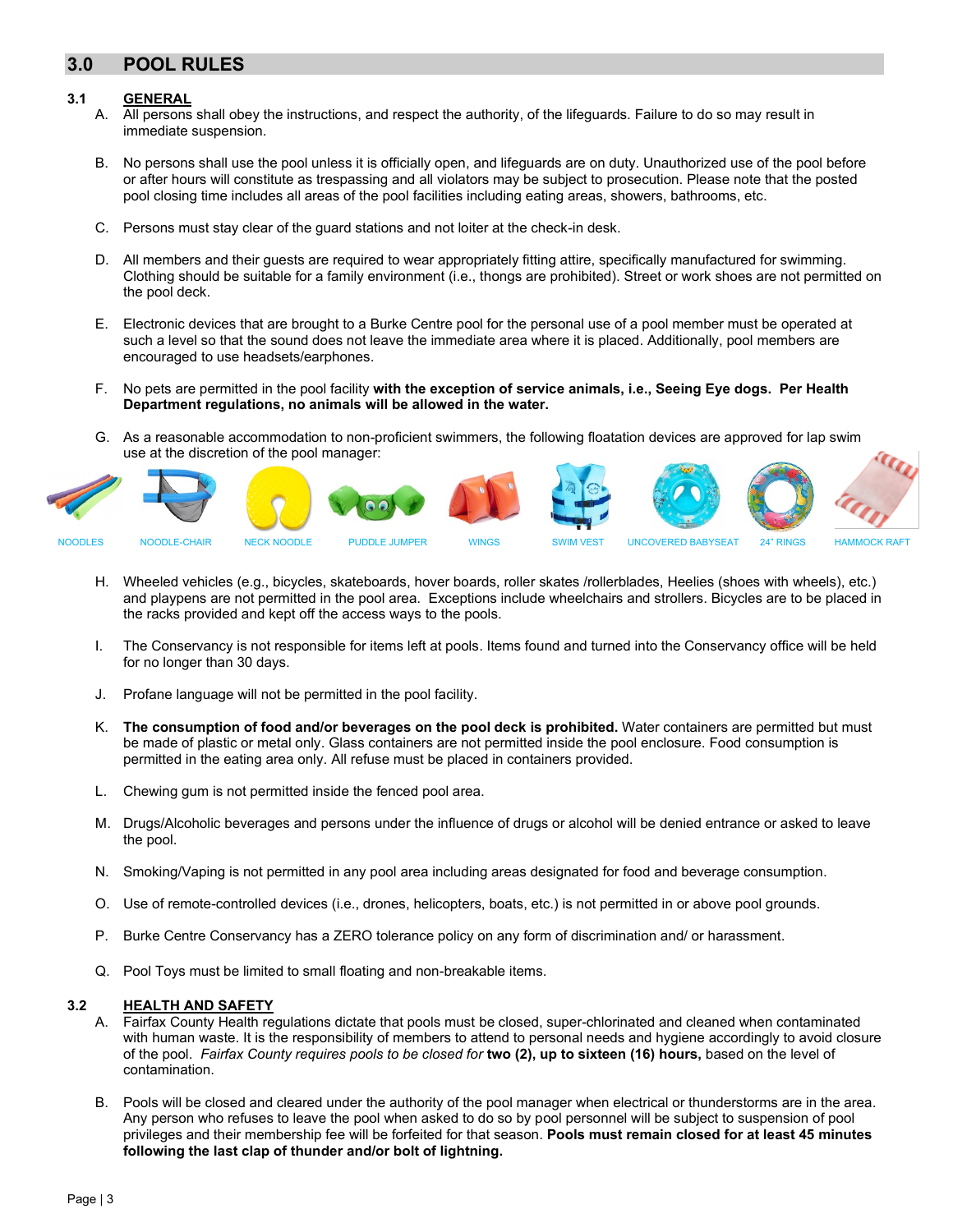- C. A ten-minute break period will be observed each hour of operation. At the beginning of the break period the pool will be completely cleared. All members and guests must exit the pool. After the guards check the pool, lap swimming may be permitted at the discretion of the pool manager. There will be no break period in the final hour of operation.
- D. **Lap Swim is designated for lap swimming ONLY and is defined as continuous forward motion in the lap lanes.** During designated Lap Swim hours, non-swimmers are permitted to remain inside the pool fence or on the pool deck, however, they are not allowed to linger, sit near the edge of the pool, or to soak their feet in the pool during this time.
- E. All persons must take a shower prior to entering the pool. Swim privileges shall be refused to all persons having colds, coughs, inflamed eyes, infections, open wounds/sores or wearing bandages or non-waterproof casts. Spitting and spouting of water or similar unsanitary actions are not permitted.
- F. Running, pushing, dunking, rough play, standing or sitting on another's shoulders, somersaults and other dangerous actions are considered inappropriate behavior for the pools and are prohibited.

#### **3.2.1 DIVING AREA**

- A. Diving board use is limited to persons who have proven to lifeguards an ability to swim.
- B. Only one person at a time is allowed on the diving board.
- C. Users must delay a dive until the area is clear of other swimmers.
- D. Repeated bouncing, racing, or other dangerous actions on the diving board are prohibited. Acceptable dives include: Forward Dive; Forward Dive with a Twist; Swan Dive; Jack Knife; Backward Dive; Backward Jack Knife; Forward Somersault and Forward 1½ Somersault.
- E. General swimming in the diving area is prohibited while the diving board is open for use. Divers must swim directly out of the area after each dive.
- F. Wearing goggles/face masks while diving off the diving board is prohibited.

### **3.2.2 BABY POOL**

- A. Use is restricted to children five years of age and under, who must be accompanied by a parent or a person who is at least 18 years or older, that will be held responsible for the behavior of the child.
- B. Babies/toddlers in diapers must wear disposable diapers made specifically for swimming.
- C. Strollers or small baby-carrying devices are permitted in the baby pool area only if space permits and at the discretion of the pool manager. Strollers must be restrained and made incapable of rolling. Babies in small carrying devices are not to be placed on tables or in pool chairs.
- D. Pool Toys must be limited to small floating and non-breakable items.

### **4.0 CONDITIONS/ RULES ENFORCEMENT**

- A. Any pool member who is caught trespassing will have all pool privileges suspended for an appropriate duration, and police action will be taken, as necessary.
- B. Failure to comply with these rules, or any part thereof, shall be sufficient cause for members to be deprived of the use of the pool. The lifeguards or pool manager may suspend privileges for behavior and rule infractions for a 24-hour period. All corrective action taken by the pool management staff must be reported on a daily basis to the Conservancy office. Based on the severity of the infringement, the lifeguard or pool manager may recommend to the Conservancy staff that further corrective action be taken.
- C. The lifeguards or pool manager may suspend the pool member for the day due to behavioral or other problems (See Section 3.2F/G). Under certain circumstances, suspensions may be sufficient cause for the member to have all pool privileges revoked permanently or for an extended period to be determined by the Conservancy staff on a case-by-case basis.
- D. Any person deliberately damaging pool furniture, equipment, or structures, will be automatically suspended and police action will be taken where necessary.
- E. The cost of any and all damages must be reimbursed to the Burke Centre Conservancy.
- F. All persons using the pool do so at their own risk. The Burke Centre Conservancy assumes NO responsibility for any accident or injury in connection with such use or for any loss and/or damage to personal property.